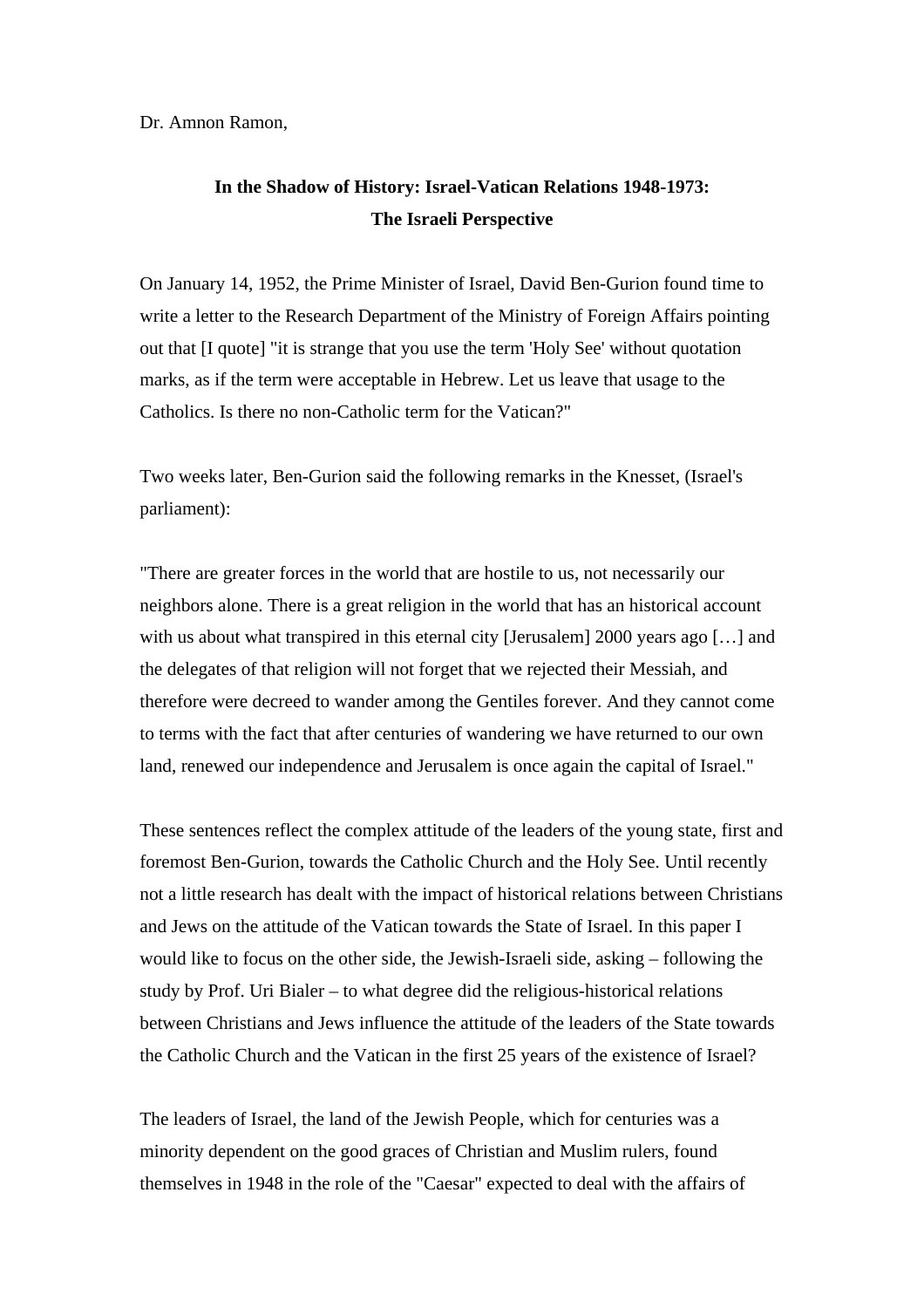local Christian communities, relations with international Christian bodies (mainly the Vatican), holy sites and the vast Church property that remained within the boundaries of the young state. Most of the leaders of the state were aware of the influence of religious-historical residue on the attitude of the Christian world towards Israel. However, they themselves were also not free from the influence of Jewish notions about Christianity and the Christian world. The fact that most of the Christians in the country were Arabs, regarding whose loyalty to the State the Israeli leadership had some doubts, increased the problematic nature of the relations between Israel and the local Christian communities. This problem was compounded after June 1967, when, after the Six-Day War, the Jewish state came to rule the most important holy sites to Christianity and the centers of the different churches in the Holy Land.

This study is based mainly on documents form the State Archive in Jerusalem, supplemented with documents from the United States National Archive in Washington, and the National British Archive in London, that I used for my Ph.D. dissertation. I am curious, of course, to know how these matters appeared from the point of view of the Vatican, but for that we shall have to wait until the documents in the archive of the Holy See, here in Rome, are made public.

It is apparent from the documents that the leaders of the Zionist movement, from Herzl to Ben-Gurion were, of course, aware of the theological opposition of the Catholic Church to the establishment of a Jewish state in the Holy Land. Already in 1899, after meeting with the Nuncio in Vienna, Herzl, who had the greatest awareness among Zionist leaders of the influence of the Catholic Church and the Vatican on the European powers, wrote the following:

"[…] I said that in my opinion only Rome is a rival. […] Because only Rome is ecumenical to the same degree as Judaism. Rome is the wealthy brother that despises the poor brother. The other [Orthodox] churches are national churches, and therefore are not in need of Jerusalem as an Archimedean point."

And indeed the confrontation that Herzl anticipated between the Vatican and the young State of Israel did take place 50 years later.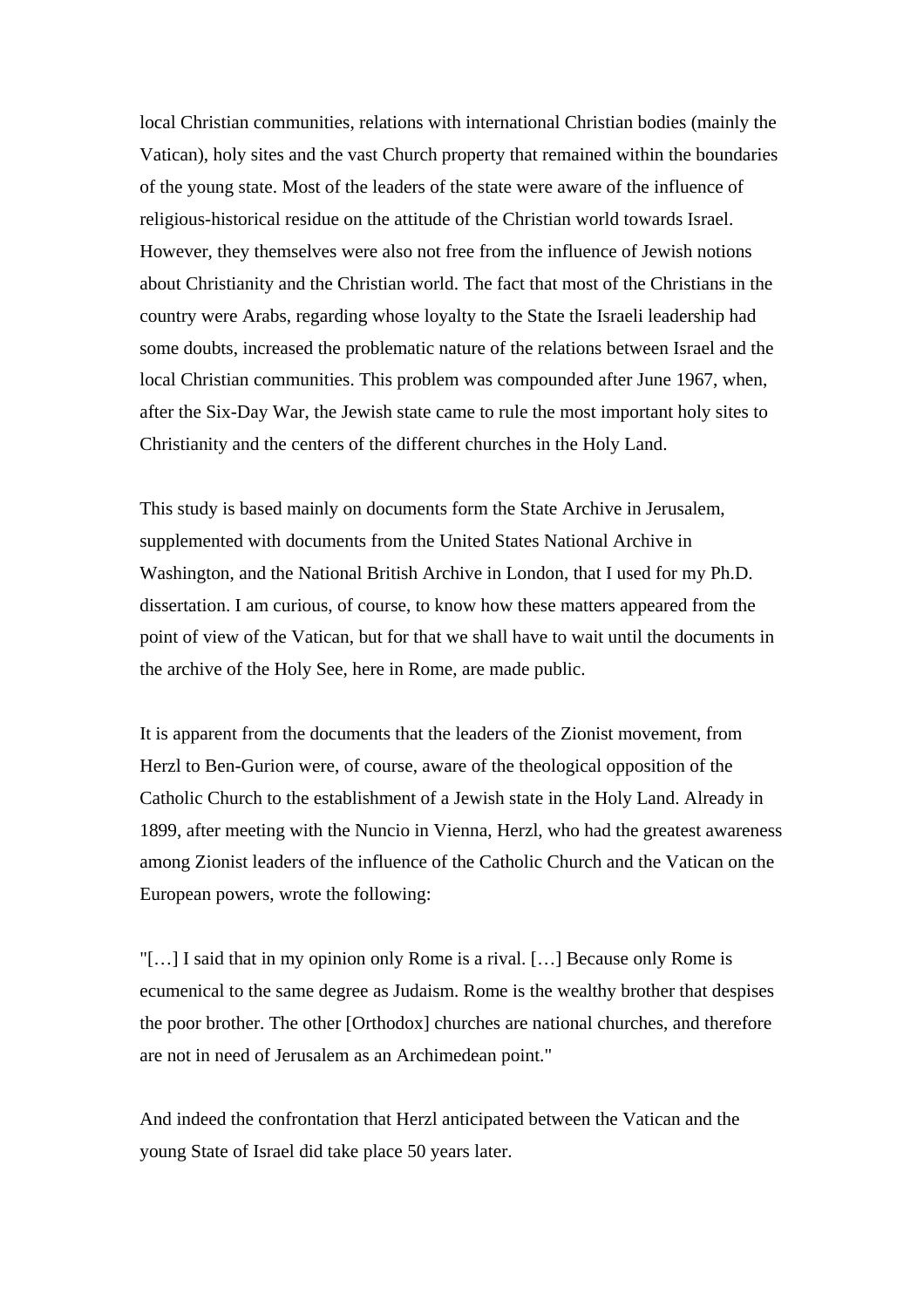From the Israeli point of view the hostility of the Vatican towards the Zionist enterprise and its opposition to the establishment of the State of Israel was expressed in two actions taken by the Vatican towards the end of the 1948 War: the first was severe criticism of Israel for violating churches and Christian holy sites by soldiers of the Israel Defense Force in its earliest stage; the second, demanding that the international community force Israel and Jordan to carry out the internationalization of Jerusalem, in accordance with the November 1947 United Nations decision on the partition of Palestine. These demands by the Vatican reached a climax in the summer of 1948, on the basis of hard facts: In Jerusalem, and elsewhere, desecration and looting by Israeli soldiers did take place. Nevertheless – from the Israeli point of view – these events were exploited by Catholic propaganda in order to present the young state in the most negative way and to try to force it to agree to internationalization, of which the Vatican became a keen supporter from October 1948. The most important act of the Holy See was drafting its own diplomatic corps, and that of the entire Catholic world to approve the resolution on internationalization of Jerusalem in the United Nations General Assembly on December 9, 1949. The Vatican saw internationalization as a way to save at least Jerusalem from the fate of partition of the Holy Land and to change the Holy City and its surroundings into a *Corpus Separatum* under U.N. auspices and supervised by the "enlightened" Christian world. The resolution on internationalization was approved, as is well known, by an exceptional coalition, including countries considered "Catholic", the countries of the Communist bloc, led by the Soviet Union, and the Arab and Muslim states. In the eyes of the leaders of Israel it was the Vatican that was the central factor in creating this "unholy" alliance. Looking back it seems that the Vatican's success in December 1949 was exceptional and resulted from an unusual coincidence; subsequently the Holy See never achieved such an international diplomatic success.

At any rate, the decision by the General Assembly was regarded by the leaders of Israel as evidence of the power of the Vatican and the Catholic Church. Prime Minister Ben-Gurion announced, as a counter measure, that he was moving the Government ministries and the Knesset to Jerusalem (in the course of December 1949); Foreign Minister Moshe Sharet joined the Prime Minister in declarations that made it clear that they understood the motives of the Vatican and the dangers they harbored. On December 13, 1949, Ben-Gurion claimed in a Knesset debate that "the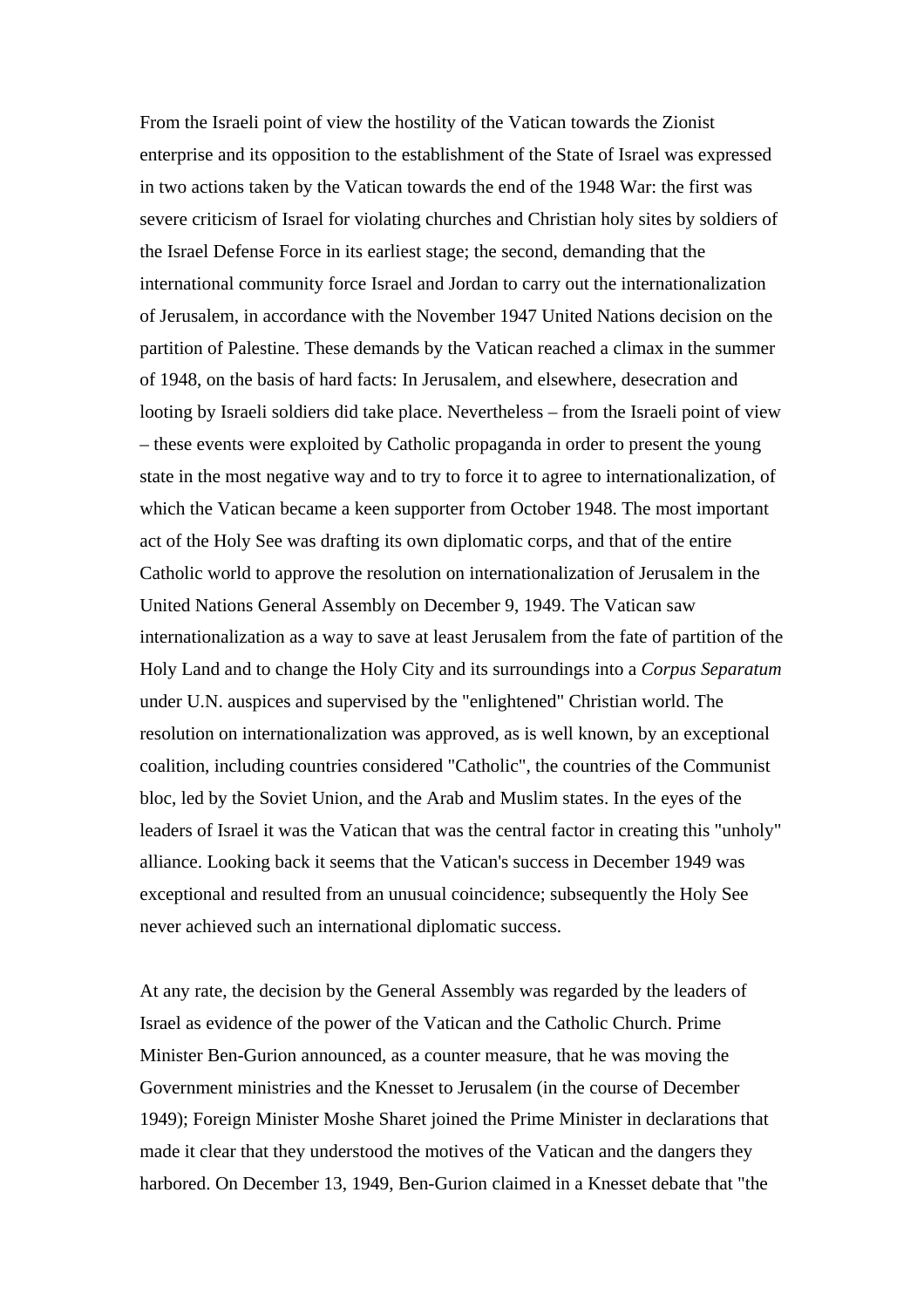power of world Catholicism, which for very many years had not displayed the power it revealed on this occasion, [drafted] about 30 nations throughout the world, and it is evident that this resulted only from its pressure since there are states that changed their mind in the course of the day." He predicted that the decision to make Jerusalem the capital "will be used as a weapon by the Vatican" because "they have an old account with the Jews for two thousand years." He also expressed his suspicion that the Vatican would demand Nazereth as well, since "that same Jew of 2000 years ago is associated not only with Jerusalem." In a government meeting later, Ben-Gurion claimed that "the Vatican does not want Israeli rule here [because] it has an 1800-year old dogma to which we gave a mortal blow by establishing the State of Israel."

Moshe Sharet claimed that the resolution to internationalize Jerusalem "contained settling an account ever since the crucifixion of Jesus, an event that happened here in Jerusalem, if I am not mistaken 1916 years ago." The Foreign Minister, who took part in the meeting of the General Assembly, testified regarding its discussions that "in the end it was an entirely subjective feeling, but I sensed blood in the hall. I felt as if it was said that these Jews need to know once and for all what they have done to us [the Christians] and now there is an opportunity to let them feel it and that is the whole matter."

The words of Sharet and Ben-Gurion reflect the depth of historical residue felt by the Israeli leadership towards the Catholic Church and the Vatican. Many of the decision makers in Israel attributed to the Vatican nearly unlimited powers, and they seem to have brought this image from their Eastern European upbringing. The Vatican was considered in Israel a central force on the world scene, seeking – together with the United Nations, the Arab states and the entire international community – to make Israel give up its control over Jerusalem and withdraw from much of the territory it captured in the 1948 war. This concept of aggrandizing the power of the Vatican greatly influenced, in my opinion, Israel's policy towards the Catholic Church in the subsequent years. With regards to everything related to the subject of Jerusalem, paradoxically, it was the external pressure from the Vatican and the U.N that drove Ben-Gurion to determine, officially and definitively, that Jerusalem was the capital of the Jewish state. In the 1960s Abba Eban (Israel foreign minister) claimed that UN measures led to the declaration on Jerusalem "as an integral part of the state and its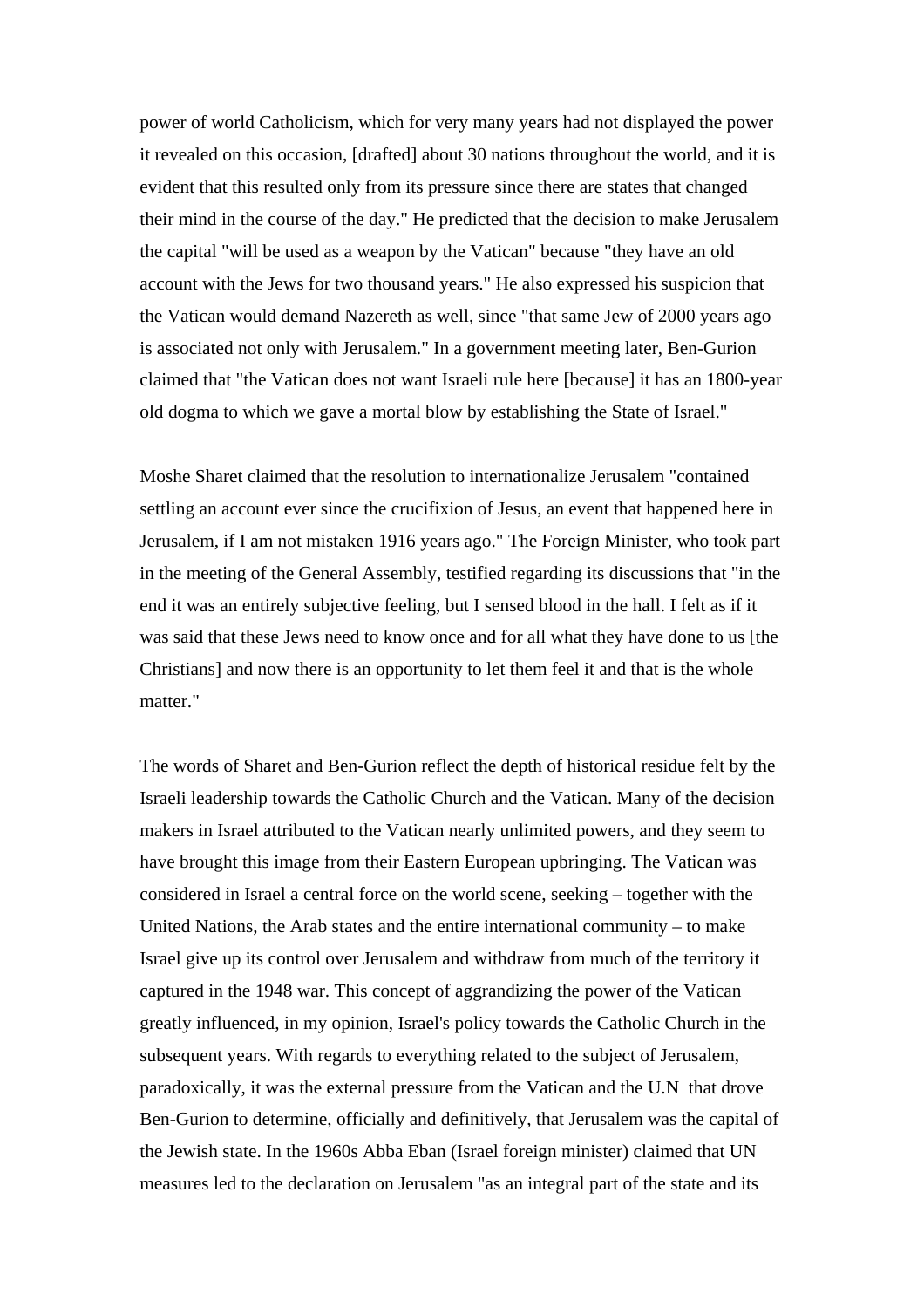capital" while many of Israel's leaders regarded Jerusalem as an educational and cultural center, but not necessarily, and perhaps not even ideally – the capital of the state."

These events of late 1949 had, in my opinion, a crucial influence on the relations between Israel and the Vatican in the following years. The adherence of the Vatican to the internationalization plan (until 1967) and the Israeli refusal to discuss the matter led to the failure of any significant rapprochement between the two sides. At Israel's initiative a number of attempts were made in the fifties to break the ice, but the response of the Vatican was a cold shoulder. Two examples elucidate this:

The first incident was the question of the performance of the Israel Philharmonic Orchestra before Pope Pius XII in May 1955. The Vatican agreed to the appearance of the orchestra "as a tribute to the Catholic Church for saving Jews during the Holocaust." Eliyahu Sasson, the Israeli representative in Rome, was even willing to allow the orchestra to perform before the Pope on the Shavuot (Pentecost) holiday, claiming that the performance was without charge. Foreign Minister Sharet rejected the idea of performing on the holiday "even before the throne of honor." Finally the orchestra performed Beethoven's Seventh Symphony before the Pope on May 12, 1955. The performance raised hopes in Israel of improved relations with the Vatican, but these were dampened by the report in the Vatican newspaper, *L'Osservatore Romano*, on the next day, reporting that "his holiness met with Jewish musicians from 14 different nations," without any mention of the Sate of Israel.

Another initiative was the decision to dispatch to the Vatican in early 1957 Maurice Fisher, one of the notable early diplomats in the Israeli foreign service, who was wellversed in Christian affairs ever since his stint as an officer in the Free French army in Lebanon during World War II. On January 1957, Fisher departed, full of good will, for a six-week mission to Rome, in order to try to establish the first direct ties with the Vatican. However, despite his many attempts and efforts, Fisher was unable even to arrange a meeting with a representative of the Secretariat of State. Fisher's failure in Rome found expression in the harsh words against Israel of Cardinal Tardini, the pro Secretary of State, made to the French delegate to the Vatican in November 1957. Tardini said that "there was no real need for this state, the creation of which was a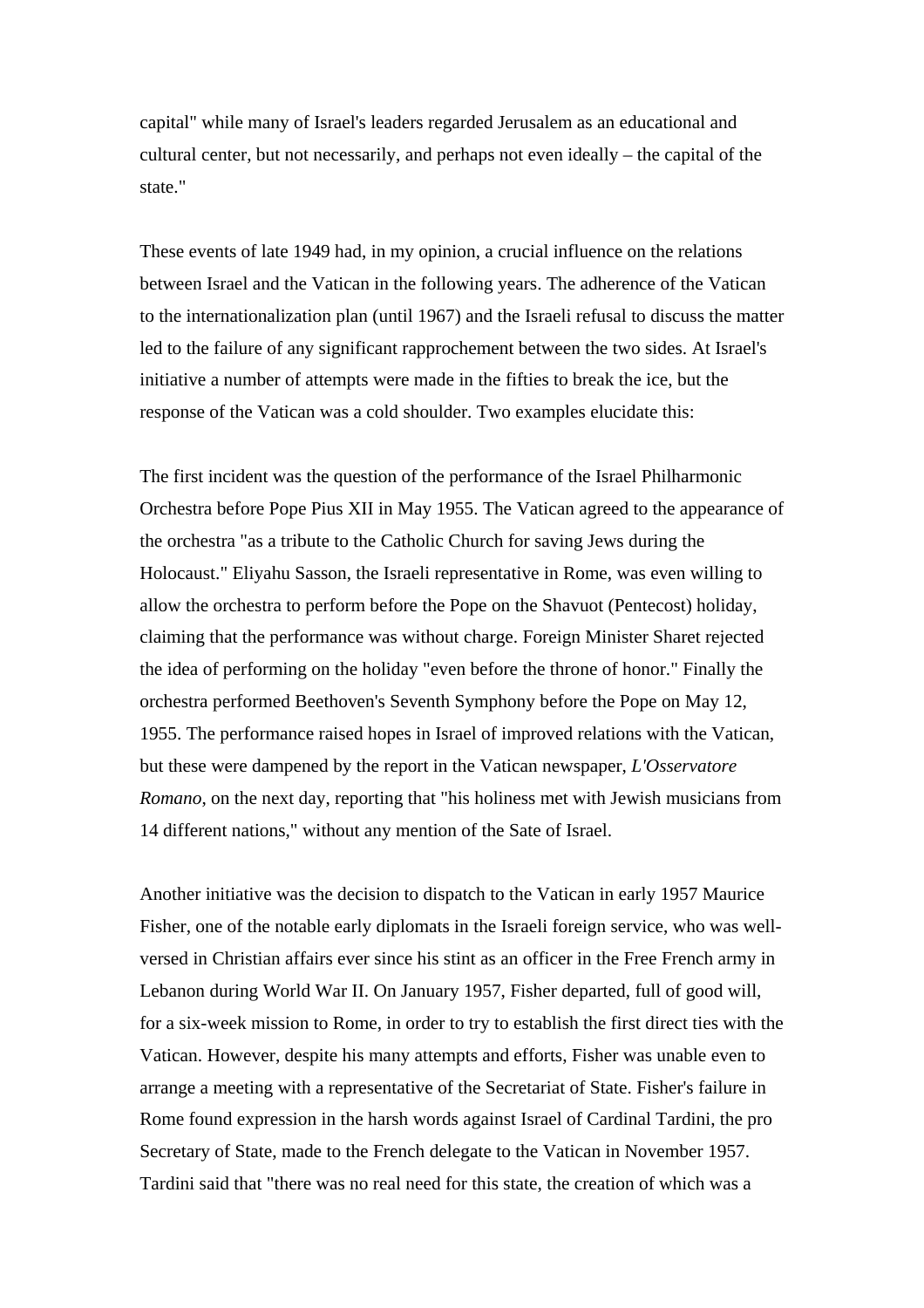grave mistake on the part of the Western powers and the fact of its existence is a perpetual cause for dangers of war in the Middle East. Since Israel is a fact, it cannot be destroyed, but every day we pay the price of this mistake." One year later Tardini expressed his fear that Israel would overtake a disintegrating Jordan and rule over all the holy sites of Christianity.

The first buds of change appeared only upon the death of Pius XII in October 1958. The election of the new pope, John XXIII, who was thought to be more favorably inclined towards the Jewish people and Israel and who had close ties with Maurice Fisher from their days of service together in Paris, raised new hopes in Israel. Fisher met with the Pope in February 1959, and held a number of meetings in Rome until the middle of 1962. However it quickly turned out that despite the Israeli hopes even the new pope could not improve relations, while the basic interests of the Vatican (primarily concern for the fate of Christian communities in the Middle East and Vatican ties with Arab countries and the Third World) did not allow this. From here on the subject of relations with Israel became a low priority on the agenda of the Holy See. Pope John XXIII focused his efforts on preparations for the deliberations at the forthcoming Second Ecumenical Council (Vatican II).

The meeting of the council in 1962-1965, and mainly its promulgation of the *Nostra Aetate* declaration in October 1965 (in the formulation of which Jewish organizations and the Israeli embassy in Rome were involved) were the beginning of a long historical process, that brought about a change in the attitude of the Catholic Church towards Judaism and the Jewish people. However the impact of the declaration on relations between the Vatican and Israel in the short term was slight. From the Israeli point of view the Vatican negated entirely the political implications of the document, out of fear of harming its relations with Arab states and the Third World. The visit of Pope Paul VI to the Holy Land in January 1964, during a break in the deliberations of the Council, did not constitute a significant turning point in Israel-Vatican relations.

A significant improvement in Israel-Vatican relations took place, in my opinion, only after the 1967 war. Israel's taking control of the West Bank and East Jerusalem, in which the important holy sites of Christianity and church centers are found, forced by Israel and the Vatican to adjust themselves to an entirely new situation. Israel's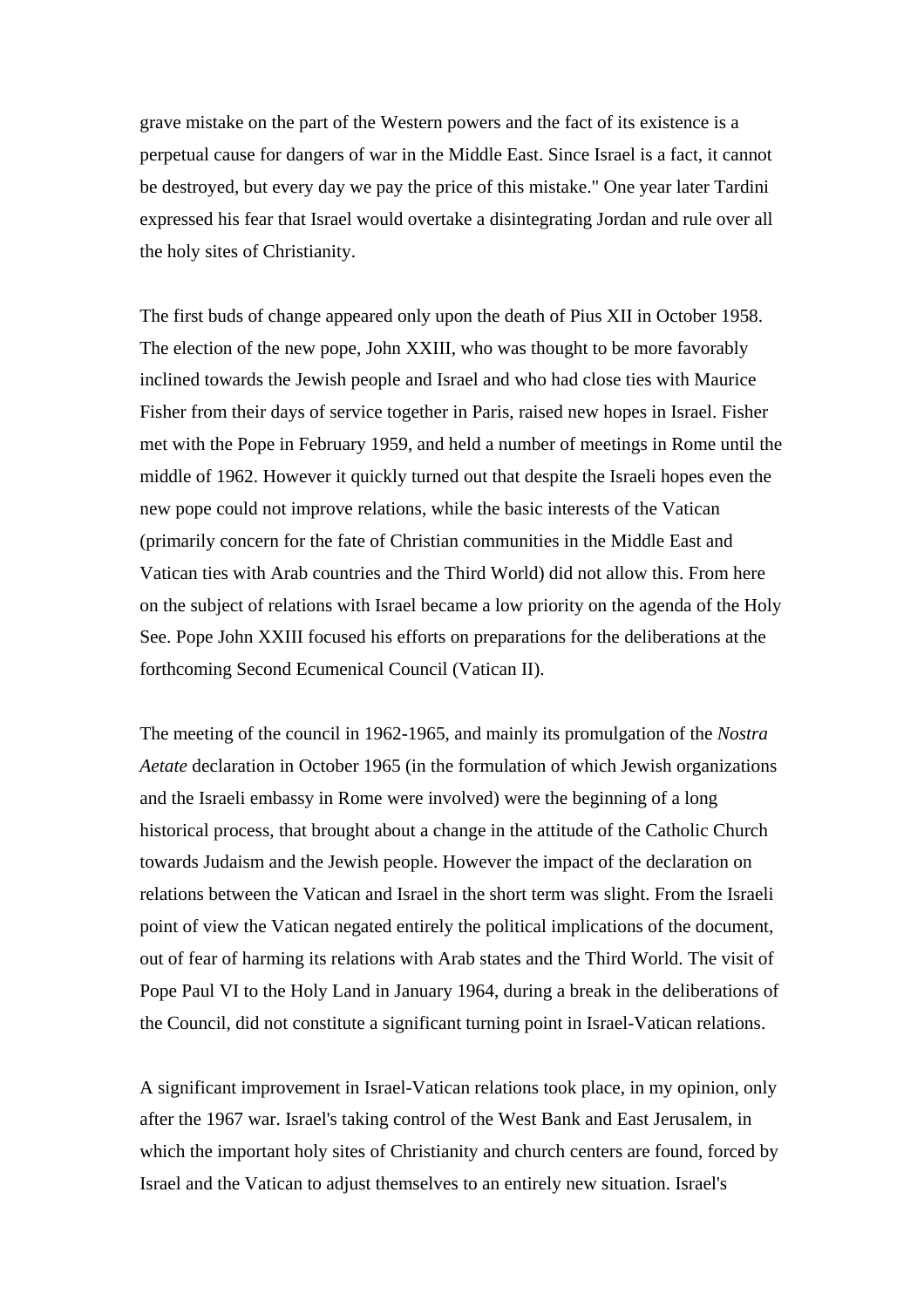leaders, who had endured the "trauma" of the Vatican campaign and the internationalization of Jerusalem plan from the early years of the State, suspected that the capture of East Jerusalem and its incorporation into Israel in June 1967 would lead to a revival of the internationalization plan and that it would receive enthusiastic support from the Christian world. However, the different international constellation in 1967 – and mainly the international (and even Vatican) recognition that the plan was no longer feasible – actually led to a degree of rapprochement between Israel and the Vatican. Both local church leaders and the heads of the Vatican understood that Israel was the dominant force in Jerusalem and the West Bank, which could no longer be ignored.

The director general of the Prime Minister's Office, Yaakov Herzog, who had conducted the contacts with the Vatican after the 1948 war said:

And now when I came to them twenty years later [in 1967], the cardinals sat there and held a great debate on the future of Jerusalem. I saw that something had changed there. They tried to convince me that during the world war they had saved Jews […]; they tried to present a moderate image. They looked for ways to touch our hearts. I sat and wondered at the miracles and marvels, that this enormous fortress in control of 600 million Catholics, whose orders traverse continents and peoples, and now Jerusalem is in our hands – and it does not rise up against us."

On the other hand, the new status of Israel after the Six-Day War enabled the Israeli government to adopt a more tolerant policy towards local and international Christian elements (mainly the Vatican). Against the background of the opposition of the international community to the annexation of East Jerusalem, the Israeli authorities regarded Christian elements as a moderating force and even an ally, in opposition to the Palestinians and the Muslim world, which could provide Israel with a modicum of international legitimacy for its rule in East Jerusalem and the holy places.

This tolerant policy found expression in a number of measures that Israel carried out: Declarations by the heads of state and legislation of the Preservation of Holy Places Law in late June 1967, which promised strict preservation of holy places and nonintervention in their administration; the Israeli initiative to grant generous reparations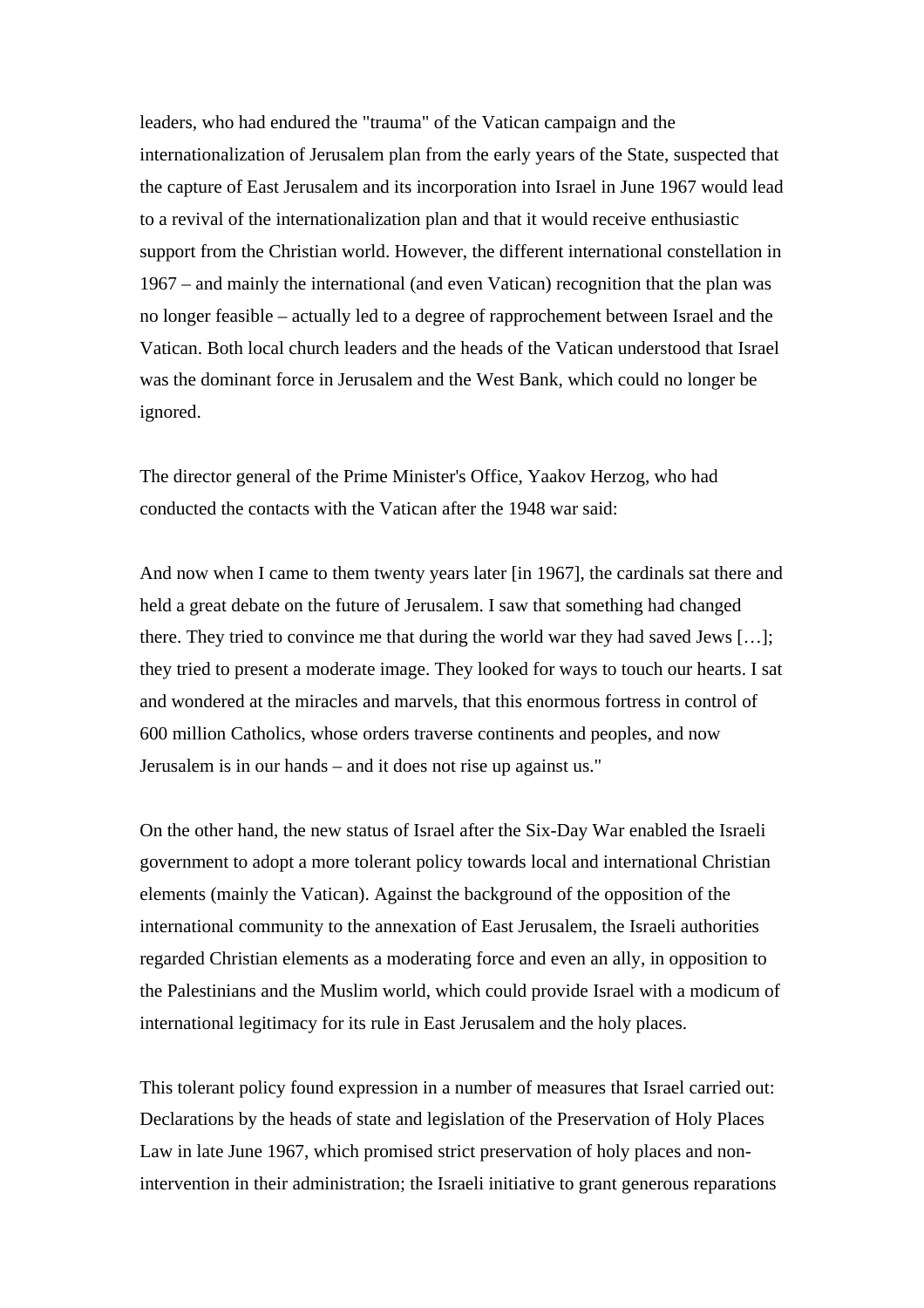to churches (including Catholic bodies operating in Jerusalem) for damage in the 1948 and 1967 wars; refraining from appropriation of church-owned land, return of the Notre Dame complex to the Holy See in 1971, encouraging the opening of Christian institutions in Jerusalem such as the Tantur Ecumenical Institute and others. These steps reflect Israeli self-confidence after the 1967 war, and are a counterpoint to the "defensive" Israeli approach after the 1948 war. It seems that the influence of the religious-historical residue diminished in the years after the 1967 war, and considerations of Realpolitik became predominant.

The change was apparent also in the position of the Holy See and the first measures it took after the war: Pope Paul VI met with the Israeli ambassador in Rome, Ehud Aviel; a special envoy of the Vatican Secretariat of State, Monsignor Angelo Felici was sent for talks with Israeli leaders in Jerusalem; the Apostolic delegate in Jerusalem, Augustin Sepinski, who had refrained before the war from any contact with representatives of the Israeli government met with the heads of the Ministry of Foreign Affairs and when he concluded his term even with the President of the State. His replacement, Monsignor Pio Laghi, who arrived in Israel in August 1969, developed close ties with ministers and high officials, who dealt with Christian affairs on behalf of the Israeli government. These ties reflected the change in Vatican policy towards Israel after the war. In fact, from the point of view of the Israeli authorities it could be said there were de facto diplomatic relations between Israel and the Vatican during Laghi's tenure (1969-1974).

On the interstate level the Holy See and Israel conducted a number of contacts – mainly between Yaakov Herzog and Ehud Aviel with Monsignor Augustino Casaroli, the Deputy Secretary of State. These contacts led to a certain softening in the Vatican position towards the State of Israel and its control of Jerusalem. The new position of the Vatican, the influence of which is felt to this day, emphasized that the holy sites should benefit from a special statute with international guarantees and the need to maintain the special historical and religious character of the city in addition to the obligation to protect the civil and religious rights of the religious communities that live in the city.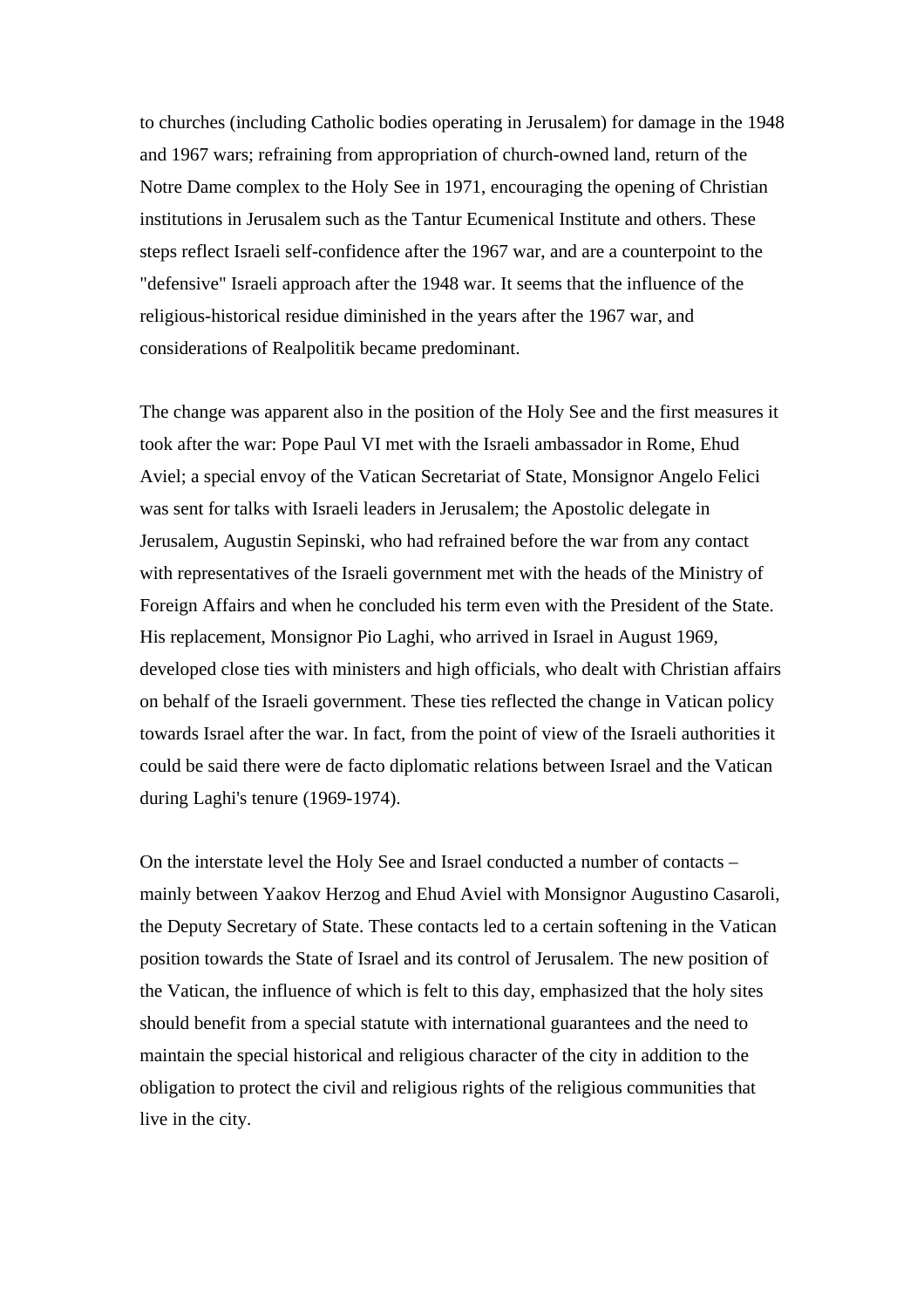In the wake of the new reality and the formulation of the Vatican's new position, negotiations started in February 1968 between Israel and the Holy See on a secret agreement regarding the holy sites. The understanding on the basis of which the negotiations were conducted was that a formal agreement between Israel and the Vatican was impossible as long as the major questions of the status of the territories, Jerusalem and the Israeli-Arab conflict were unresolved. Both sides understood that Arab pressure and primarily concern for the fate of Christian communities in Arab states prevented any formal recognition of Israel by the Vatican and even more so recognition of Israeli control of East Jerusalem. This understanding led to the formulation of a more modest approach that sought to reach an agreement between the parties on the status of the Christian holy Places in Jerusalem for an interim period until a permanent solution would be achieved. In accordance with this approach the Israeli Foreign Ministry, starting in March 1968, prepared the first draft of a secret agreement, at the center of which, was the Israeli willingness to grant the Christian holy places in Jerusalem diplomatic status (which was later changed to "special status"), including full autonomy to the Christian communities to administer them "according to the existing rights and customs." All of this was in addition to granting the status of heads of diplomatic legations to the heads of Christian communities in Jerusalem.

The negotiations that began between Israel and the Holy See revealed that the gap between the two sides was too wide to be bridged even by a secret agreement. The representatives of the Vatican wanted to reinforce the status of the holy places by international guarantees and to extend the special status to include holy sites within the pre-1967 borders of the State of Israel. Likewise the Vatican objected strongly to Israeli actions to "change the character" of Jerusalem and restrict the freedom of action of Christian and Muslim communities in the city by Israeli rule. Since the gap between the two sides was so great it is not surprising that the Vatican decided to freeze the negotiations with Israel in September 1968. However, the "understanding" between the sides that the Vatican would not raise the subject of Jerusalem in international forums and that Israel on its part would maintain its relatively tolerant policy towards the Christian communities and the holy Places remained almost intact.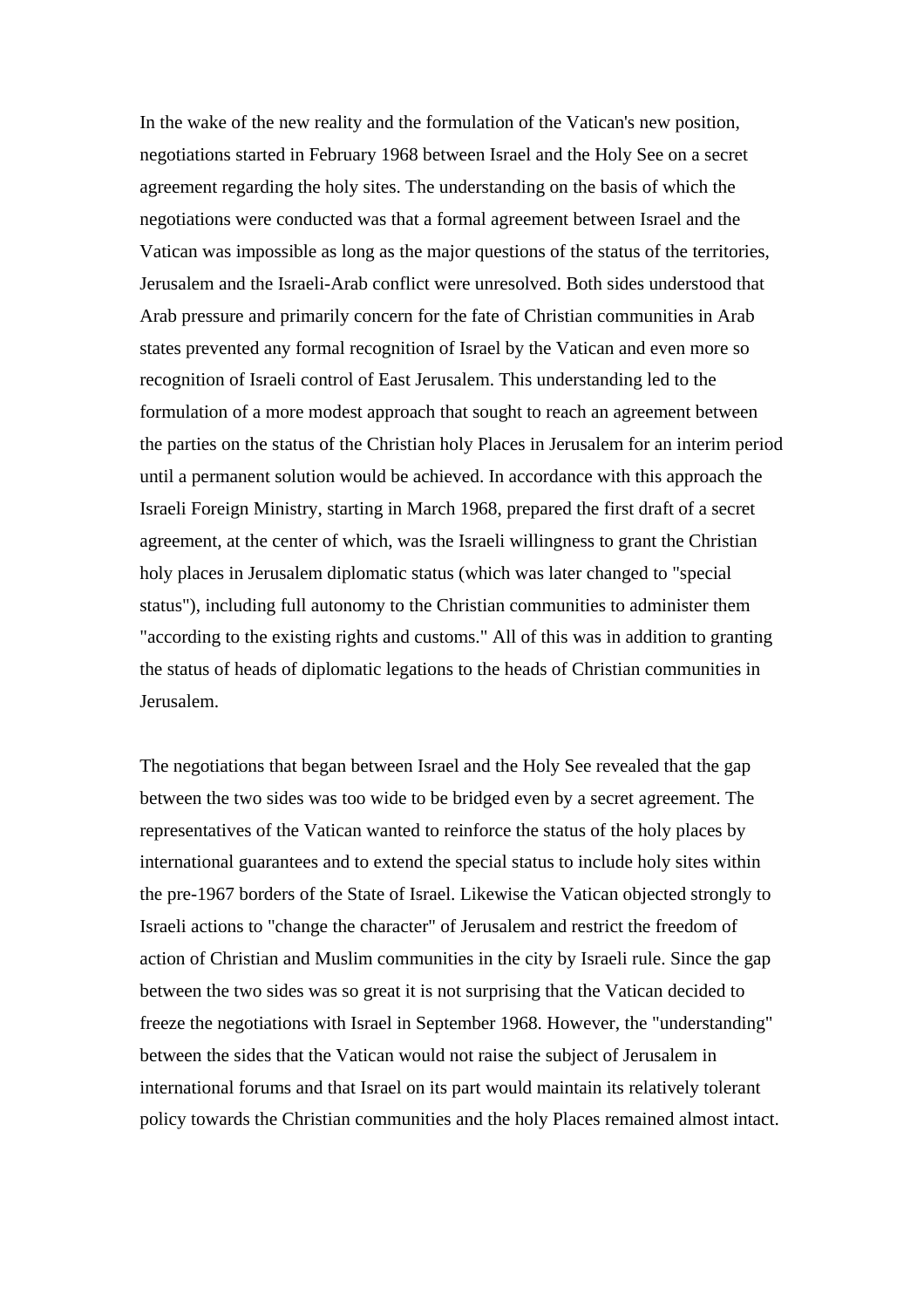However, despite the freezing of the negotiations about the holy sites, some signs indicated modest improvement in Israel-Vatican relations without official declarations. Among these were the frequency of meetings between the Israeli ambassador in Rome and the deputy Secretary of State of the Vatican, exchanges of messages between the Pope and the President of Israel and improvement of relations between Israeli authorities and the apostolic delegate in Jerusalem. These signs were first of all the result of the strengthening of Israel's position in the international arena in the wake of the Six-Day War and the inability of the Vatican to ignore this development. At the same time the gradual theological change in the attitude of the Church towards the Jewish People after the promulgation of *Nostra Aetate* also had some impact. The visit of the Israeli Foreign Minister, Abba Eban, to the Vatican in October 1969 was a continuation of this process of semi-normalization between the states, without formal diplomatic relations. But simultaneously Vatican identification with the difficult plight of the Palestinian refugees was increasing, leading to closer ties with the Palestinians and the PLO.

In early 1973 both sides initiated another step towards improved relations. On January 15 Prime Minister Golda Meir met with Pope Paul VI for the first time, in a meeting that went on for an hour and quarter. The audience included all of the important topics on the agenda between the two states – the Palestinian refugee problem, the Arab-Israeli conflict, aspirations for peace, the Jerusalem question and the situation of Christian communities in Israel. This meeting reflected the major changes that had transpired in the relationship between the parties since 1967. On the subject of Jerusalem and the holy places the Vatican took a more positive position towards Israel than in the past. However, the issue of Palestinian refugees brought to the fore historical residue: The Pope claimed that "If a solution is not found for the Palestinian refugee problem, the tragedy will continue, not only for them but for others as well" and "the Jews have a special obligation because of history […]". The response of Prime Minister Meir was sharp and in character: She recalled her earliest childhood memory – the pogrom in Kiev, asserting "when we were merciful and when we did not have a homeland and when we were weak – that is when they took us to the Nazi crematoria." She concluded: "We will not allow another Holocaust to take place," reminding the Pope "that she herself asked the Arabs in November 1947 to agree to